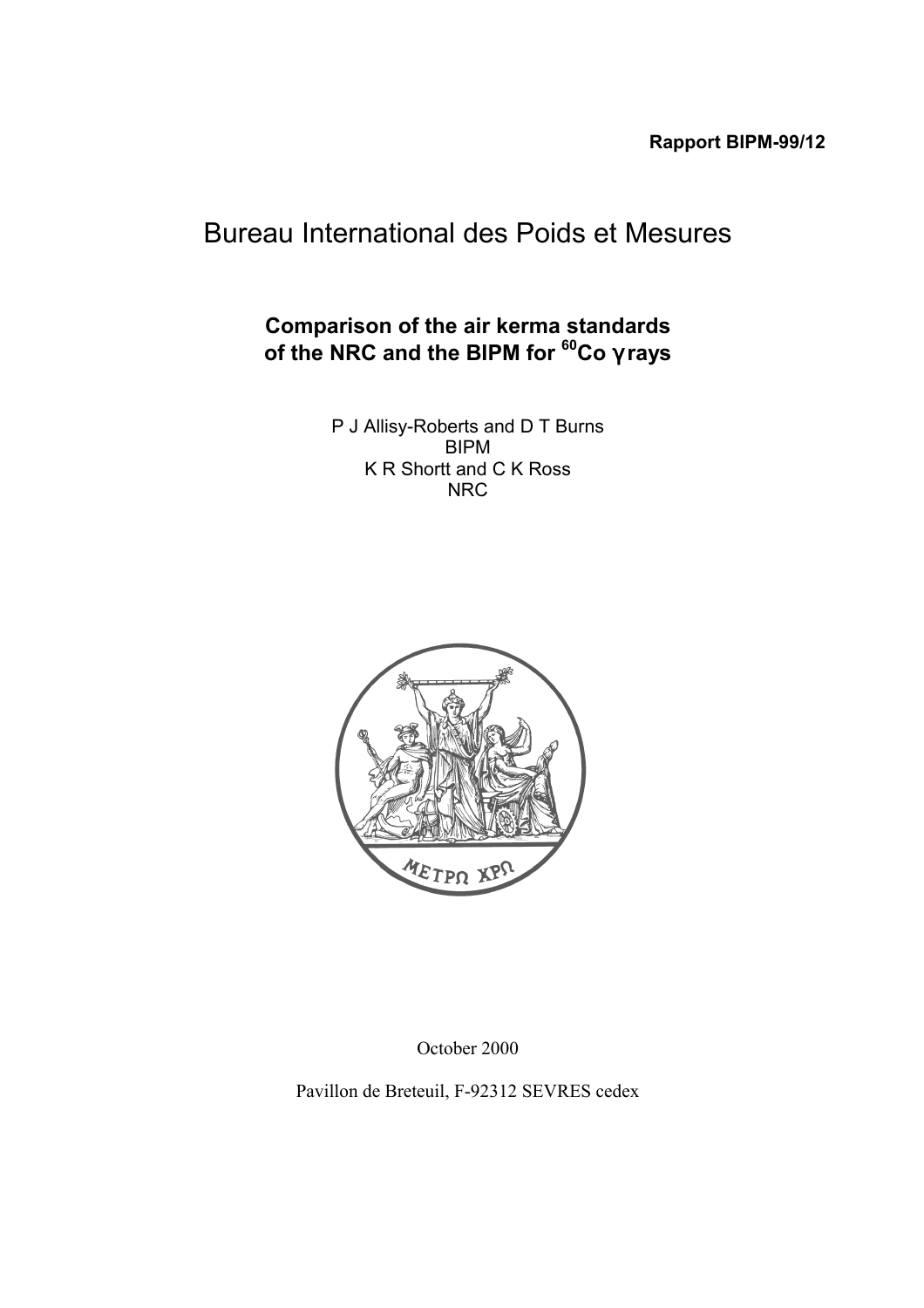## **Comparison of the air kerma standards of the NRC and the BIPM for 60Co** γ **rays**

by P.J. Allisy-Roberts\*, D.T. Burns\*, K.R. Shortt\*\* and C.K. Ross\*\*

\*Bureau International des Poids et Mesures, F-92310 SËvres \*\*National Research Council, Ottawa, Canada, K1A 0R6

## **Abstract**

A comparison of the standards for air kerma of the National Research Council of Canada and of the Bureau International des Poids et Mesures has been carried out in  ${}^{60}Co$  gamma radiation. The results show that the NRC and the BIPM standards for air kerma are in agreement, yielding a ratio of 1.0020 for the calibration factors of the transfer chambers, the difference from unity being within the combined standard uncertainty of 0.0031.

## **1. Introduction**

A comparison of the standards for air kerma held by the National Research Council of Canada (NRC) and the Bureau International des Poids et Mesures (BIPM), has been carried out in  ${}^{60}Co$ gamma radiation. The Canadian standard C3 is a graphite-walled cylindrical cavity ionization chamber of volume about 3 cm<sup>3</sup> constructed at the NRC in 1958 [1]. The BIPM primary standard is a graphite-walled cavity ionization chamber of pancake geometry with a volume about 7 cm<sup>3</sup> designed in 1966 [2].

The comparison took place at the BIPM in November 1998 using four transfer chambers belonging to the NRC. The result of the comparison is given in terms of the ratio of the calibration factors of the transfer standards as determined at the two laboratories.

The results of the present air kerma comparison are compared with those obtained in the previous comparisons of air kerma standards with the NRC conducted in 1975 [3] and 1989 [4].

## **2. Determination of air kerma**

Air kerma is determined under the following reference conditions:

- the distance from source to reference plane is 1 m;
- the field size in air at the reference plane is 10 cm x 10 cm;
- the photon fluence rate at the centre of each side of the square is 50 % of the photon fluence rate at the centre of the square.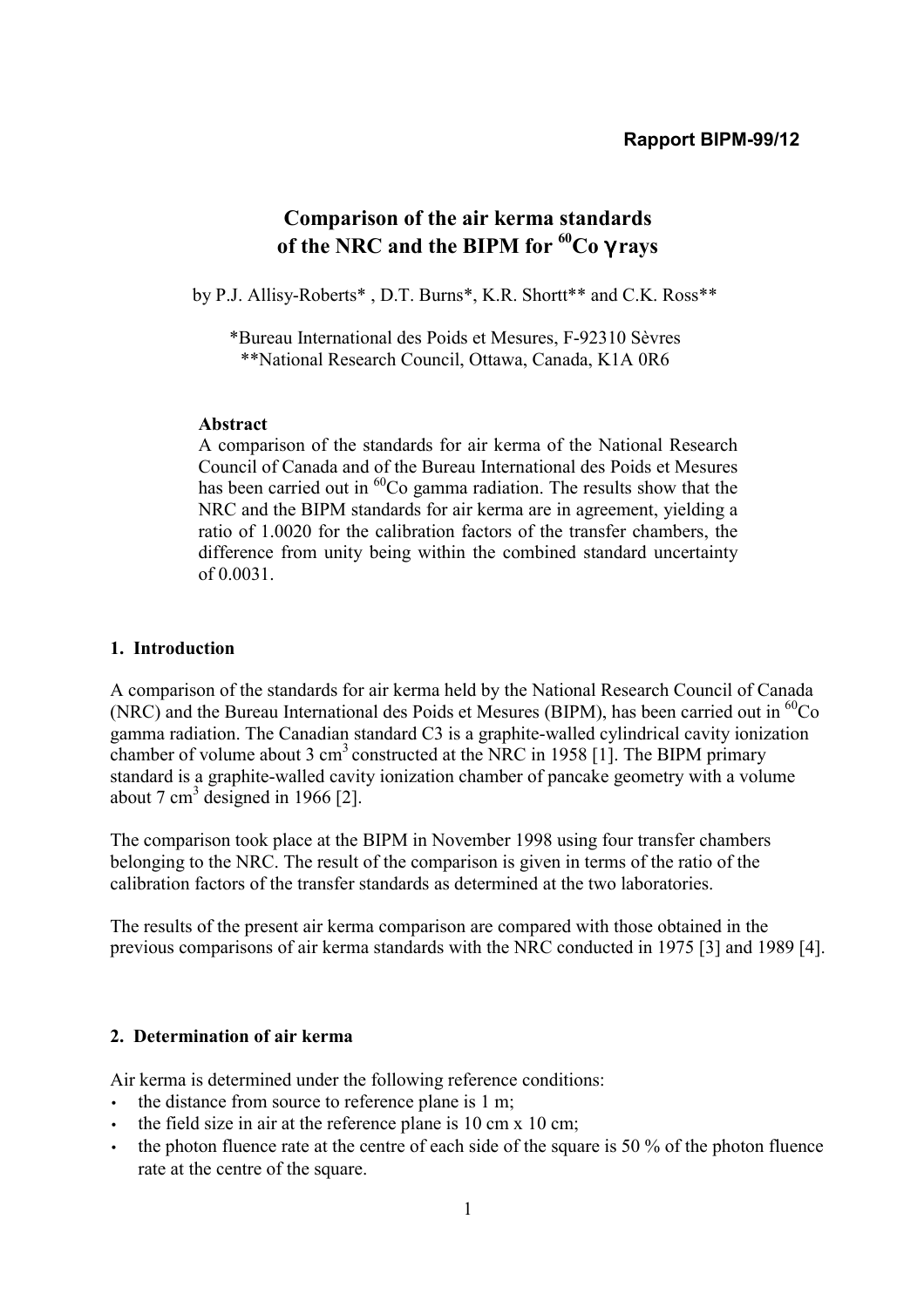The air kerma rate is determined from

$$
\dot{K} = \frac{I W}{m e} \frac{1}{1 - \overline{g}} \left( \frac{\overline{\mu}_{en}}{\rho} \right)_{a,c} \overline{s}_{c,a} \prod k_{i} , \qquad , \qquad (1)
$$

where

| I/m             | is the mass ionization current measured by the standard,                                                  |
|-----------------|-----------------------------------------------------------------------------------------------------------|
| W               | is the average energy spent by an electron of charge $e$ to produce an ion pair                           |
|                 | in dry air,                                                                                               |
| $\overline{g}$  | is the fraction of energy lost to bremsstrahlung,                                                         |
|                 | $(\overline{\mu}_{en}/\rho)_{ac}$ is the ratio of the mean mass-energy absorption coefficients of air and |
|                 | graphite,                                                                                                 |
| $\bar{s}_{c,a}$ | is the ratio of the mean stopping powers of graphite and air,                                             |
| $\prod k_i$     | is the product of the correction factors to be applied to the standard.                                   |

The values for the physical constants [5] and the correction factors used in (1) are listed in Table 1 for both standards together with their associated uncertainties. The component uncertainties of the air kerma ratio, expressed as  $R_K = K_{\text{NRC}}/K_{\text{BIPM}}$ , are also listed in the table. As the values used for air density,  $W/e$ ,  $(\overline{\mu}_{en}/\rho)_{ac}$ ,  $\overline{g}$ ,  $\overline{s}_{c,a}$  and  $k_h$  are derived from the same basic data in both laboratories, the uncertainty in  $R<sub>K</sub>$  is due only to the uncertainties in the correction factors, the volumes of the standards, the ionization currents measured and the distance to the source.

## **3. Comparison of air kerma standards**

The comparison of the NRC and BIPM standards was made indirectly by comparing the calibration factors  $N_K$  of the four transfer chambers as determined in the individual laboratories. The calibration factor is given by

$$
N_{K \text{ lab}} = \dot{K}_{\text{ lab}} / I_{\text{ lab}} \tag{2}
$$

where  $\dot{K}_{\text{lab}}$  is the air kerma rate measured with the standard and  $I_{\text{lab}}$  is the ionization current of the transfer chamber corrected for the effects described in section 4.

The four transfer chambers belonging to the NRC are graphite thimble cavity chambers manufactured by Nuclear Enterprises (Type NE 2571 serial numbers 1527, 2572, 2587 and 2595). Their main characteristics are listed in Table 2. Details concerning the calibrations, the corrections to the ionization current of the transfer chambers and estimations of the uncertainties of the  $N_K$  are described in section 4.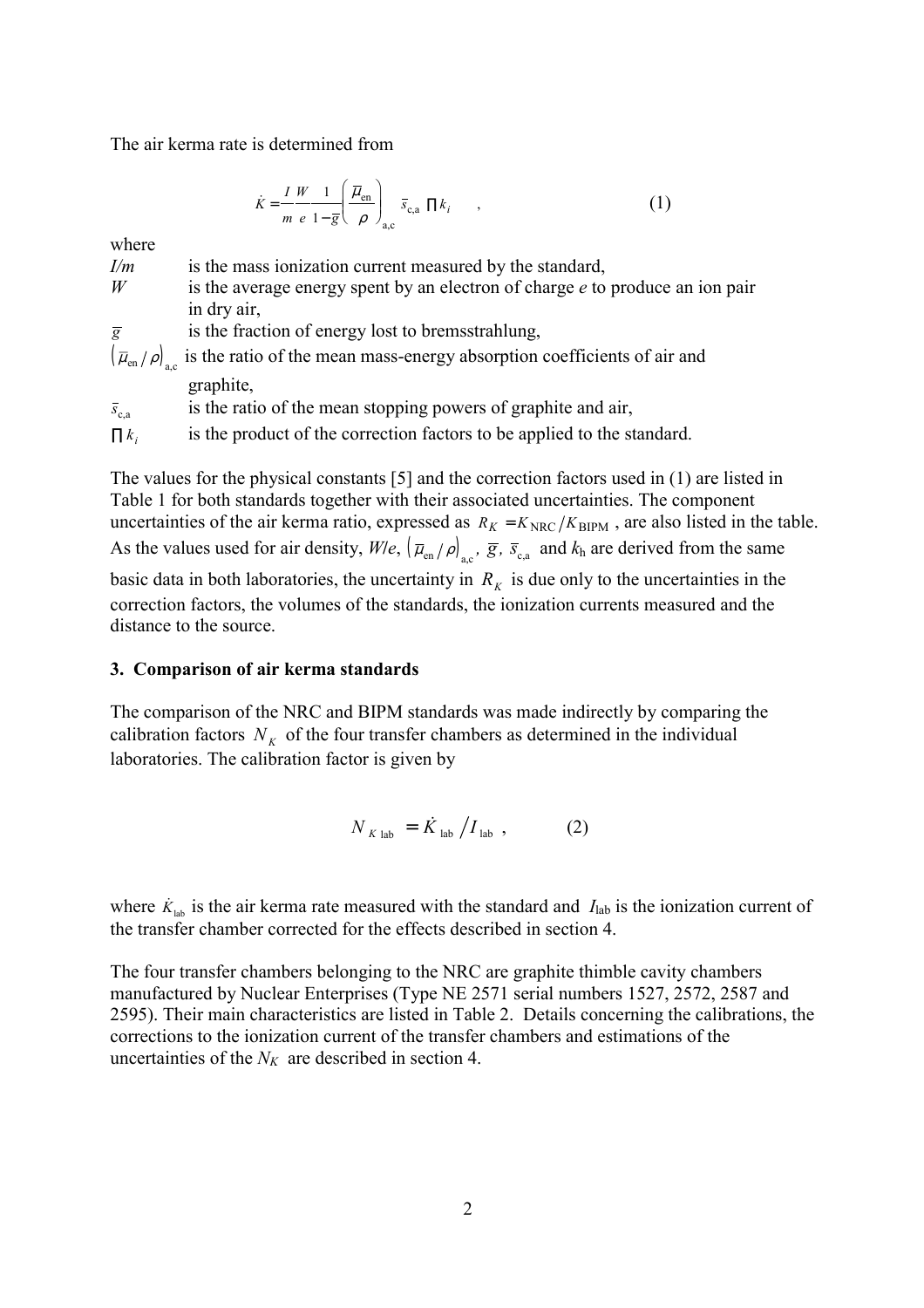|                                                     | <b>BIPM</b><br>values |                | <b>BIPM</b> relative<br>uncertainty $^{(1)}$ | <b>NRC</b><br>values |                          | NRC relative<br>uncertainty $(1)$ |           | $R_{\dot{x}}$ relative<br>uncertainty $(1)$ |
|-----------------------------------------------------|-----------------------|----------------|----------------------------------------------|----------------------|--------------------------|-----------------------------------|-----------|---------------------------------------------|
|                                                     |                       | $100 S_i$      | 100 $u_i$                                    |                      | $100 S_i$                | 100 $u_i$                         | $100 S_i$ | 100 $u_i$                                   |
| <b>Physical constants</b>                           |                       |                |                                              |                      |                          |                                   |           |                                             |
| dry air density <sup>(2)</sup> / kg·m <sup>-3</sup> | 1.2930                | $\blacksquare$ | 0.01                                         | 1.2929               | $\overline{\phantom{0}}$ | 0.01                              |           |                                             |
| $(\mu_{\text{\rm en}}/\rho)_{\text{a,c}}$           | 0.9985                |                | 0.05                                         | 0.9987               |                          | 0.10                              |           |                                             |
| $\overline{s}_{c,a}$                                | 1.0010                |                | $0.11^{(3)}$                                 | 1.0005               |                          | $0.12^{(3)}$                      |           |                                             |
| $W/e$ / $(J \cdot C^{-1})$                          | 33.97                 |                |                                              | 33.97                |                          |                                   |           |                                             |
| $\overline{g}$ fraction of energy lost              | 0.0032                | $\overline{a}$ | 0.02                                         | 0.0032               | $\overline{a}$           | 0.05                              |           |                                             |
| by bremsstrahlung                                   |                       |                |                                              |                      |                          |                                   |           |                                             |
| <b>Correction factors</b>                           |                       |                |                                              |                      |                          |                                   |           |                                             |
| recombination loss<br>$k_{\rm s}$                   | 1.0016                | 0.01           | 0.01                                         | 1.0016               | 0.03                     | 0.03                              | 0.03      | 0.03                                        |
| $k_{\rm h}$<br>humidity                             | 0.9970                | $\blacksquare$ | 0.03                                         | 0.9970               | $\blacksquare$           | 0.05                              |           |                                             |
| stem scattering<br>$k_{\rm st}$                     | 1.0000                | 0.01           | $\overline{a}$                               | 0.9960               | 0.02                     | $\overline{a}$                    | 0.02      |                                             |
| wall attenuation<br>$k_{\rm at}$                    | 1.0402                | 0.01           | 0.04                                         |                      |                          |                                   |           |                                             |
| wall scattering<br>$k_{\rm sc}$                     | 0.9716                | 0.01           | 0.07                                         | $1.0218^{(4)}$       | 0.05                     | $0.10^{(4)}$                      | 0.05      | $0.13^{(4)}$                                |
| $k_{\text{CEP}}$ mean origin of                     | 0.9922                |                | 0.01                                         |                      |                          |                                   |           |                                             |
| electrons                                           |                       |                |                                              |                      |                          |                                   |           |                                             |
| $k_{\text{comp}}$ compound wall                     |                       |                |                                              | 1.000                | $\overline{\phantom{0}}$ | 0.20                              |           | 0.20                                        |
| $k_{an}$ axial non-uniformity                       | 0.9964                |                | 0.07                                         | $0.9999^{(5)}$       |                          | $0.06^{(5)}$                      | 0.01      | $0.09^{(5)}$                                |
| radial non-<br>$k_{\rm rn}$                         | 1.0016                | 0.01           | 0.02                                         |                      |                          |                                   |           |                                             |
| uniformity                                          |                       |                |                                              |                      |                          |                                   |           |                                             |
| Measurement of $I/V\rho$                            |                       |                |                                              |                      |                          |                                   |           |                                             |
| volume $/cm3$<br>$\boldsymbol{V}$                   | 6.8116                | 0.01           | 0.03<br>0.02                                 | 2.7552               | 0.04                     | 0.09                              | 0.01      | 0.09                                        |
| ionization current /<br>Ι                           |                       | 0.01           |                                              |                      |                          | 0.06                              | 0.04      | 0.06                                        |
| pA<br><b>Relative standard uncertainty</b>          |                       |                |                                              |                      |                          |                                   |           |                                             |
|                                                     |                       | 0.03           | 0.17                                         |                      |                          |                                   |           |                                             |
| quadratic summation<br>combined uncertainty         |                       |                | 0.17                                         |                      |                          | $0.07$ 0.31<br>0.32               | 0.08      | 0.29<br>0.30                                |
|                                                     |                       |                |                                              |                      |                          |                                   |           |                                             |

**Table 1. Physical constants and correction factors entering in the determination of the air**  $k$ erma rates,  $\dot{K}_{\text{BIPM}}$  and  $\dot{K}_{\text{NRC}}$ , and their relative standard uncertainties

(1)  $s_i$  represents the relative standard uncertainty  $u(x_i)/x_i$  estimated by statistical methods, type A,

 $u_i$  represents the relative standard uncertainty  $u(x_i)/x_i$  estimated by other means, type B.

(2) at 0 °C and 101.325 kPa.

(3) combined uncertainty for the product  $(\overline{S}_{c,a} \cdot W/e)$ 

(4) combined value for  $k_{\text{wall}}$ 

 $(5)$  combined value for  $k_{\text{nn}}k_{\text{an}}$ 

## **4. Experimental conditions**

## 4.1. Conditions of Measurement

The method of calibration used at the NRC is described in [6] and that at the BIPM in [7].

• *Positioning of the transfer chamber*: The axis of each transfer chamber is located in the reference plane, 1 m from the source. At the BIPM the position is measured without the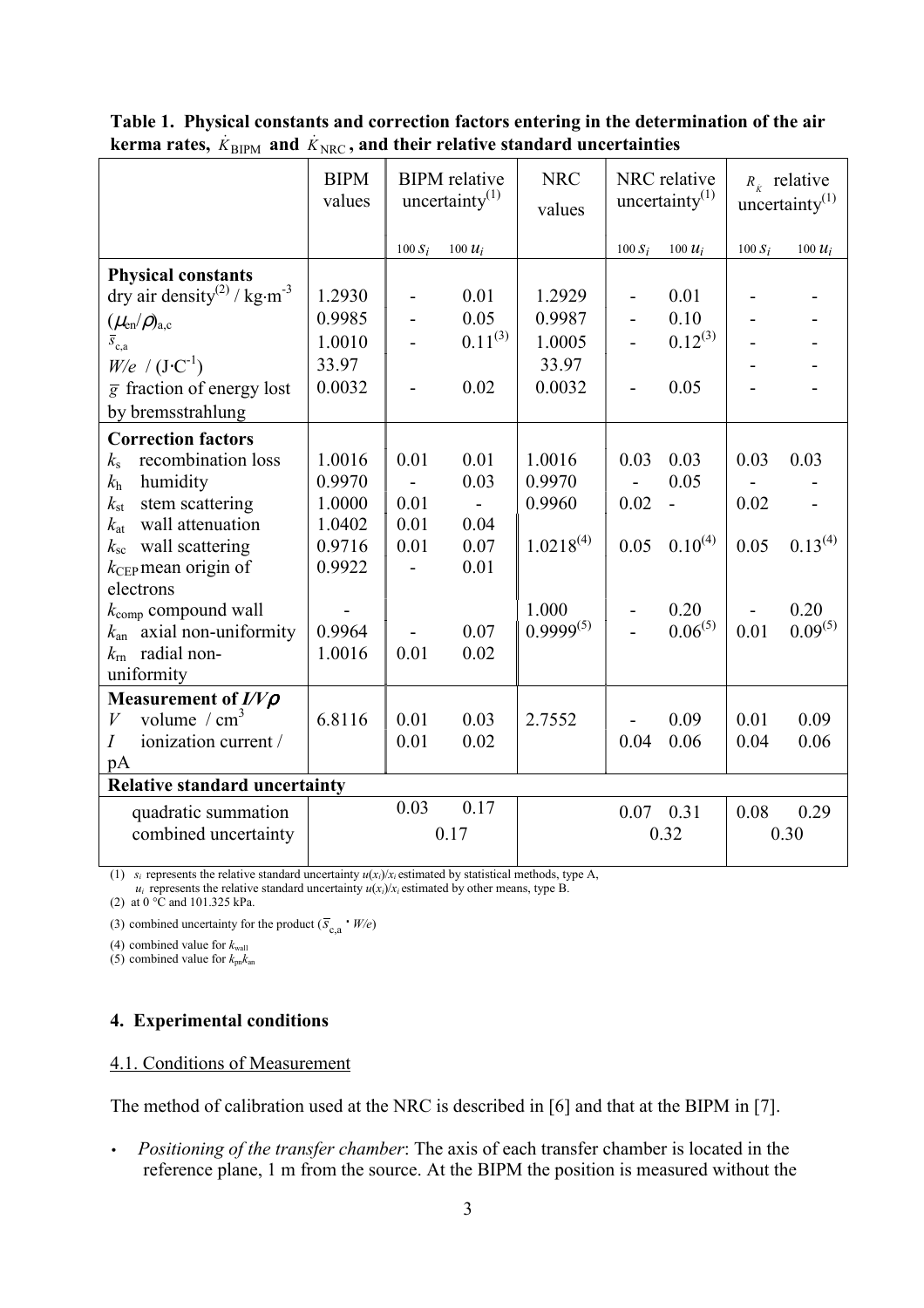build-up cap in place. In both cases, the uncertainty in the measurement of the position is less than 0.01 mm. The chambers are positioned so that the line on the stem faces the source.

| Characteristic  |                           | Nominal value           |
|-----------------|---------------------------|-------------------------|
| Dimensions      | Inner diameter            |                         |
|                 | Wall thickness            | $0.35$ mm               |
|                 | Cavity length             | 24.0 mm                 |
|                 | Tip to reference<br>point | 14.5 mm                 |
| Electrode (Al)  | Diameter                  | $1.0 \text{ mm}$        |
|                 | Height                    | $21.0 \text{ mm}$       |
| Volume          | Air cavity                | $0.69$ cm <sup>3</sup>  |
| Wall            | Material                  | graphite                |
|                 | Density                   | $1.7 \text{ g cm}^{-3}$ |
| Build up cap    | Material                  | Delrin                  |
|                 | Thickness                 | $3.9 \text{ mm}$        |
| Applied voltage | Positive polarity         | 300 V                   |

**Table 2. Characteristics of the NRC transfer chambers**

- *Build-up cap*:Each transfer chamber was supplied with its own build-up cap for use in  $60^{\circ}$ Co radiation. These were in place for all measurements of ionization current.
- *Humidity and temperature*: During calibration at the BIPM, the relative humidity is controlled in the range 45 % to 55 %. The air temperature was around 21 °C and, during each series of measurements, it was stable to within  $\pm 0.01$  °C. At the NRC, the relative humidity is controlled in the range 30% to 70%. The air temperature was around 22 °C and during each series of measurements was stable to within  $\pm$  0.02 °C.
- *Collecting voltage*: A collecting voltage of 300 V (positive polarity), was applied to the chambers at least 30 minutes before any measurement was made at either laboratory.
- *Measurement of charge*: The charge *Q* collected by the chambers was measured using Keithley electrometers, model 642 at the BIPM and model 35617 at the NRC. The chambers were pre-irradiated for at least 15 minutes before measurements began.
- *Reproducibility of measurements*: The short-term relative standard deviation of the mean ionization current, measured with each transfer chamber, was estimated to be  $10^{-4}$  at the BIPM for each chamber (1 to 5 series each of 30 measurements for each chamber). At the NRC, a single series of five repeated measurements, each lasting about 60 s, exhibited a relative standard uncertainty of less than  $2 \times 10^{-4}$ . The calibration of each chamber was repeated in a new set-up at least twice both before and after the measurements at the BIPM. The relative standard uncertainty of the mean normalized ionization current measured with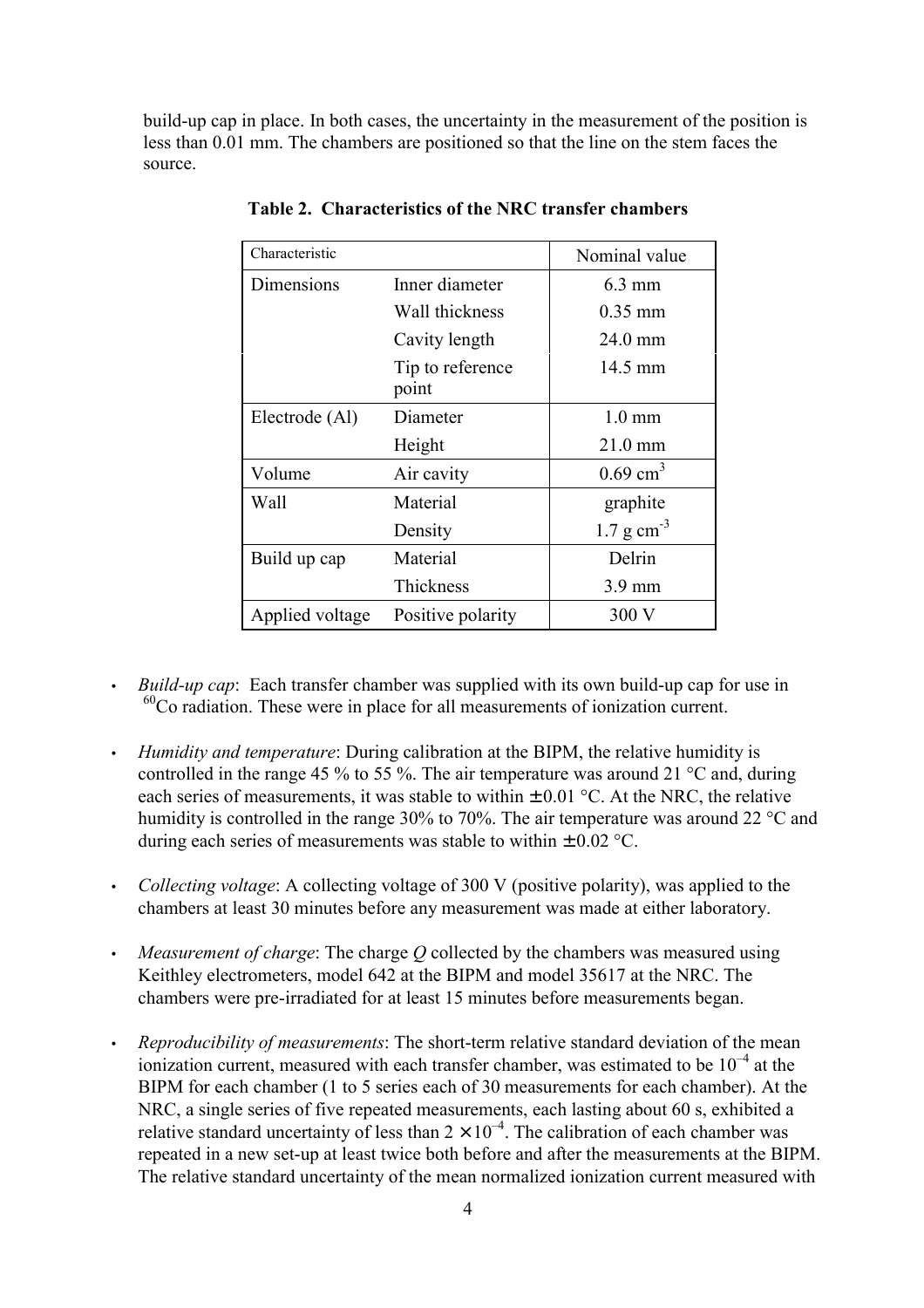a transfer chamber over the three months required for this comparison to be repeated at the NRC was typically  $3 \times 10^{-4}$ , although one chamber changed by  $8 \times 10^{-4}$ .

#### 4.2. Corrections applicable to the ionization current of the transfer chambers

- *Leakage current*:The leakage current of the transfer chambers was about 0.01 % of the measured current at the BIPM, except for chamber 1527 which exhibited a leakage current of 0.03 %. The leakage currents at the NRC were less than 0.01 % as the air kerma rate is about four times greater than that at the BIPM.
- *Recombination*:No recombination correction was applied to the ionization currents. The volume recombination is negligible at an air kerma rate of less than 15 mGy  $s^{-1}$  for this chamber type and polarizing voltage, and the initial recombination loss will be the same in the two laboratories.
- *Temperature and pressure normalization*:At both laboratories, the measured ionization current of the transfer chambers was normalized to a temperature of 293.15 K for the purpose of the comparison, and a standard pressure of 101.325 kPa. (Ordinarily for its disseminated standards, NRC uses a reference temperature of 295.15 K as indicated in [6].)
- *Humidity*: Humidity is controlled at 50 % ( $\pm$  5 %) at the BIPM and 50 % ( $\pm$  20 %) at the NRC, consequently no correction for humidity needs to be applied to the ionization current measured.
- *Radial non-uniformity*: No correction was made for the radial non-uniformity of the beam over the section of the transfer chambers. In the BIPM beam, the correction factor for this chamber type is less than 0.02 % [8] and similarly at the NRC.

#### **5. Results and discussion**

The results of the comparison,  $R_K$ , are expressed in the form

$$
R_K = N_{K_{\text{NRC}}} / N_{K_{\text{BIPM}}} \quad . \tag{3}
$$

The values measured for the comparison are shown in Table 3. Contributions to the relative standard uncertainty of  $N_K$  are given in Table 4. Taking the mean value for the four chambers used in the present comparison gives  $R<sub>K</sub>$  = 1.0020 with a combined standard uncertainty  $u_c(R_k) = 0.0031$ .

The relative spread in the ratio  $R_k$  for the four chambers is 0.19 % with a statistical uncertainty,  $s_c$  of 0.05 %. The contribution to the combined standard uncertainty that arises from the use of transfer chambers is 0.09 %. Given that four chambers were calibrated at each laboratory for a total of four times (typically), the uncertainty on the mean value of  $R_K$  in this comparison should be a factor of  $(15)^{-0.5}$  lower than 0.09 %, or about 0.02 %. Unfortunately, the observed statistical uncertainty of 0.05 % is about a factor of two larger than expected. Closer examination of Table 3 reveals that the NRC value of  $N_K$  for chamber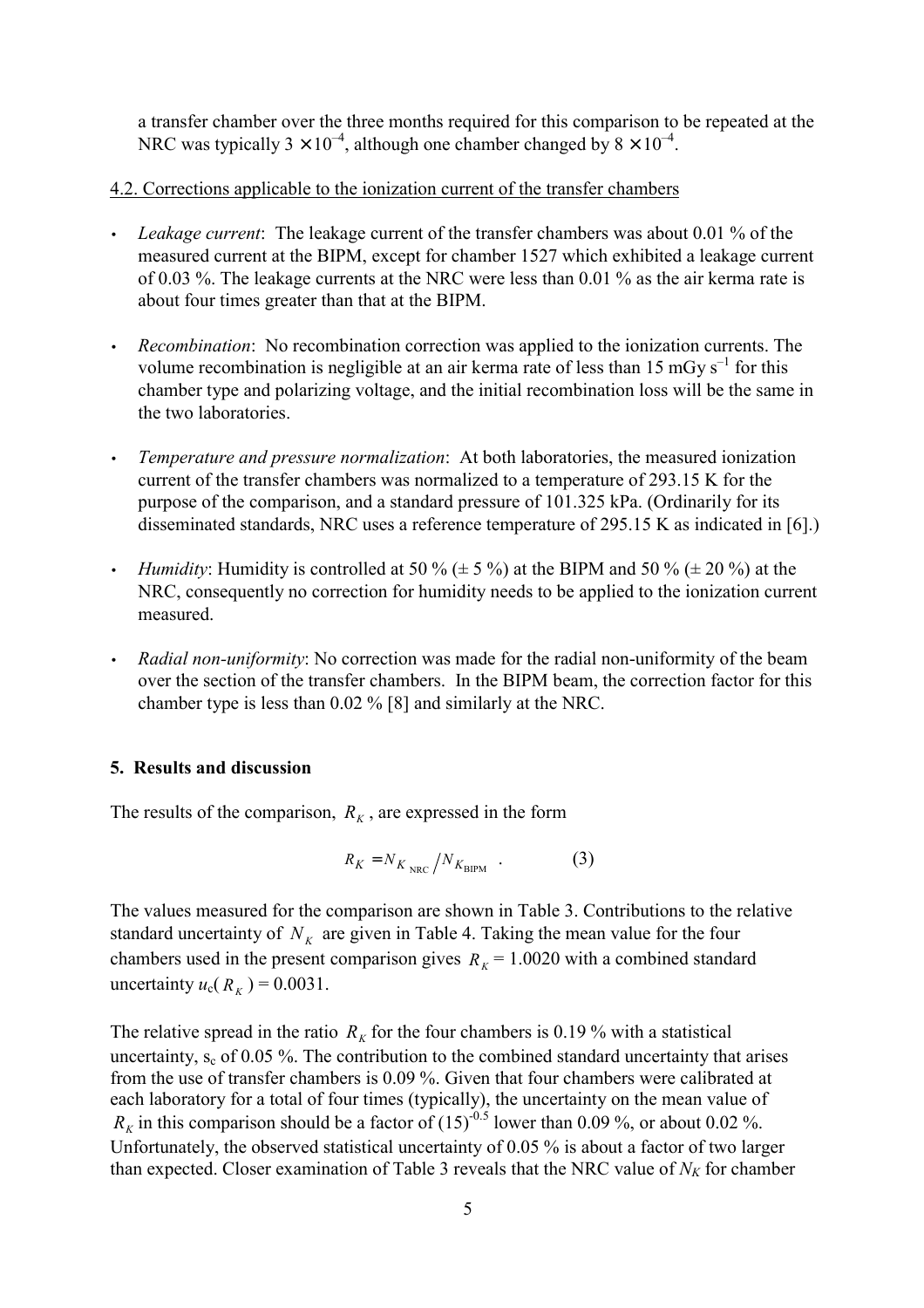1527 is primarily responsible for this larger than expected value of statistical uncertainty. Furthermore, by comparing values of  $N_{D,w}$  for each chamber from the corresponding comparison of standards of absorbed dose to water in [9] to the corresponding value of  $N_K$ in this comparison, circumstantial evidence indicates that the NRC value of  $N_K$  for the chamber 1527 may be too high by about 0.09 %. Given that the value of  $N_K$  for that chamber changed by 0.08 % pre- and post- the comparison at the BIPM, perhaps it is to be expected that its response might suffer from a lack of precision.

| <b>NE 2571</b> | $N_{K \text{ NRC}}$        | $N_{K\,\text{BIPM}}$       | $N_{K \text{ NRC}}$ | $N_{K \text{ NRC}}$        | $N_{K \text{ NRC}}$ | $R_K$  | $u_{\rm c}$ |
|----------------|----------------------------|----------------------------|---------------------|----------------------------|---------------------|--------|-------------|
| Chamber        | / Gy $\mu$ C <sup>-1</sup> | / Gy $\mu$ C <sup>-1</sup> | / $Gy \mu C^{-1}$   | / Gy $\mu$ C <sup>-1</sup> | pre/post            |        |             |
|                | pre-BIPM                   |                            | post-BIPM           | mean                       | ratio               |        |             |
| 1527           | 41.417                     | 41.281                     | 41.384              | 41.401                     | 1.0008              | 1.0029 |             |
| 2572           | 41.165                     | 41.095                     | 41.160              | 41.163                     | 1.0001              | 1.0016 |             |
| 2587           | 40.990                     | 40.914                     | 40.979              | 40.985                     | 1.0003              | 1.0017 |             |
| 2595           | 40.905                     | 40.834                     | 40.892              | 40.899                     | 1.0003              | 1.0016 |             |
|                |                            |                            |                     | Mean values                | $+0.04\%$           | 1.0020 | 0.0031      |

**Table 3. Results of the air kerma standards comparison**

The NRC values used for the comparison result are the means of measurements before and after the BIPM measurements corrected to 1998-01-01, 0h EST (the half life of <sup>60</sup>Co is taken as (1 925.02 d,  $\sigma$  = 0.5 d) [10]). The BIPM air kerma value is the mean of measurements which were performed over a period of three months before and after the comparison at the BIPM. It is given at the reference date of 1998-01-01, 0h UT as is each value of measured current (using the IAEA half life of <sup>60</sup>Co (1 925.5 d,  $\sigma$  = 0.5 d) [10]).

## **Table 4. Estimated relative standard uncertainties of the calibration factor,**  $N_{K, \text{lab}}$ , of the transfer chambers and of the comparison result,  $R_K$

|                                                | <b>NRC</b>   |           | <b>BIPM</b> |           |
|------------------------------------------------|--------------|-----------|-------------|-----------|
| <b>Relative standard uncertainty of</b>        | 100 $s_i$    | $100 u_i$ | 100 $s_i$   | 100 $u_i$ |
| Air kerma rate (Table 1)                       | 0.07         | 0.31      | 0.03        | 0.17      |
| Ionization current of each transfer chamber    | 0.06         | 0.06      | 0.02        | 0.02      |
| Distance                                       | 0.01         |           | 0.01        | 0.02      |
|                                                |              |           |             |           |
| Relative standard uncertainties of $N_{K,lab}$ |              |           |             |           |
| quadratic summation                            | 0.09         | 0.32      | 0.04        | 0.17      |
| combined uncertainty                           | 0.33<br>0.17 |           |             |           |
|                                                |              |           |             |           |
| Relative standard uncertainties of $R_K$       |              | 100 s     | 100 u       |           |
| quadratic summation                            |              | 0.10      | 0.30        |           |
| combined uncertainty, $u_c$                    | 0.31         |           |             |           |
|                                                |              |           |             |           |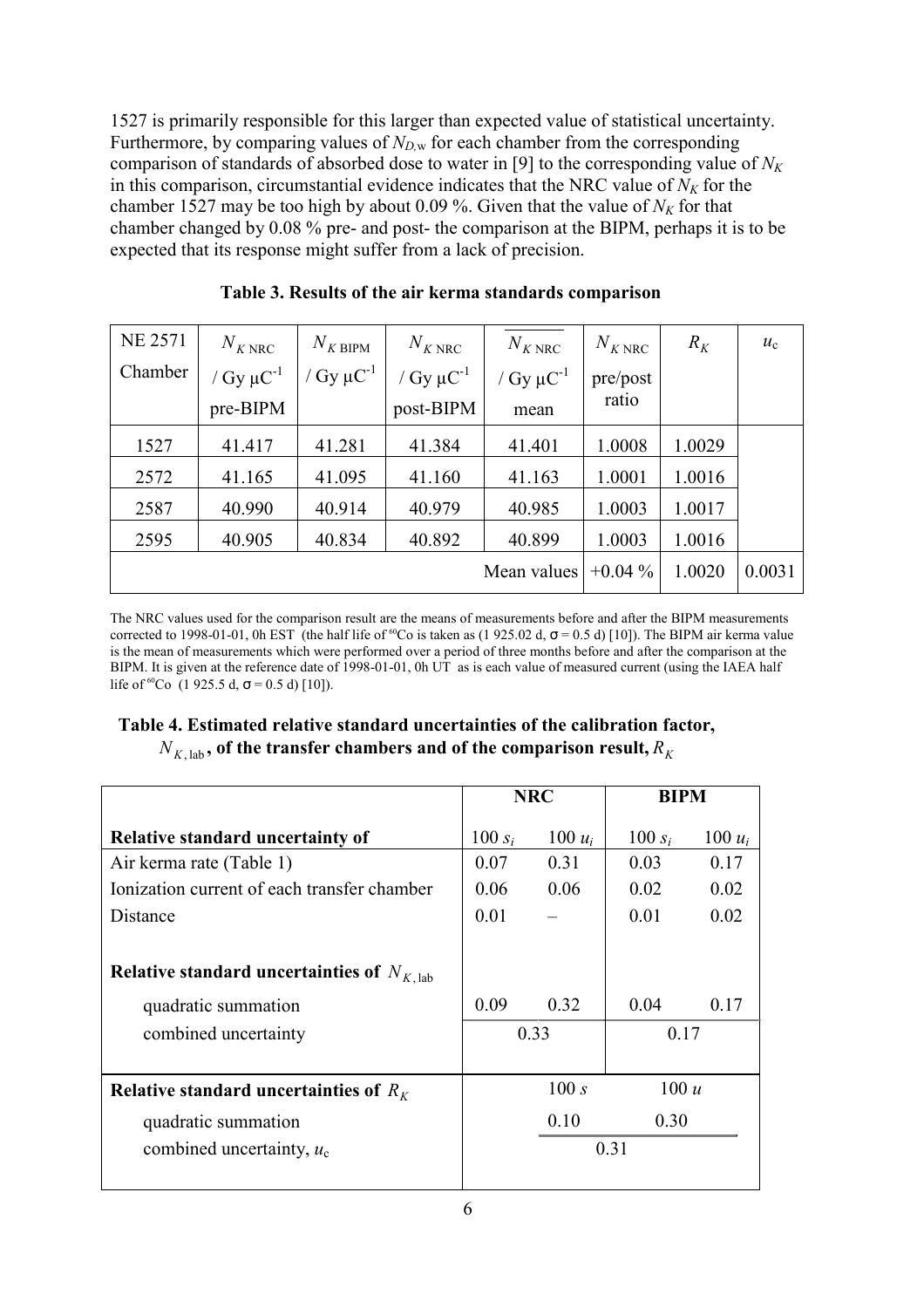The previous comparisons of air kerma in  ${}^{60}Co$  gamma radiation between the NRC and the BIPM [3, 4] are shown in Table 5 together with the estimated comparison uncertainties. In each case, the comparison was indirect using the different transfer chambers indicated. The primary standard 3C at the NRC is unchanged over this period. At the BIPM a different standard chamber has been used but each is always compared with its predecessor and comparative measurements are within 0.01 %. Each laboratory has not only changed the  $^{60}$ Co used as is inevitable but also the  $^{60}$ Co source container used. This has resulted in changes to correction factors for recombination.

Although the values used for physical quantities have changed over the intervening years, they have been the same at both laboratories at the time of each comparison so the air kerma ratios should be affected only if the values of the correction factors applied to the standard have been changed. In the case of the NRC standard for air kerma, the overall change, which was applied to the 1989 comparison results but not officially implemented in the disseminated standard until 1990, was a decrease of 0.45 %. This consisted of a decrease in the standard of 0.64 % due to changes in the physical quantities, offset by an increase, mostly in the wall correction factor, of 0.19 %. The absolute value of air kerma at the BIPM measured by the ionization method actually decreased by 0.8 % between 1982 and 1987 primarily because of the change to the stopping power ratio of 0.75 % implemented in 1986 by the Consultative Committee for Standards of Ionizing Radiation (since 1997 the Consultative Committee for Ionizing Radiation). Consequently, the relative difference between 1975 and 1989 appears to be mostly reconciled: relative to the BIPM's standard, the NRC's standard should have increased by  $0.35\%$  (0.8 % - 0.45 %) resulting in a revised ratio of 1.0014 (i.e., 0.9979 x 1.0035). The 1989 comparison result agrees with the present value within the statistical uncertainties.

| Year | Transfer chambers           | $R_{K}$          | $u_{c}$ | $s_c^{(1)}$ |
|------|-----------------------------|------------------|---------|-------------|
| 1975 | Shonka $n^{\circ}$ 4        | 0.9979           | 0.0035  | 0.0003      |
|      |                             | 1.0014 (revised) |         |             |
| 1989 | NE 2571-667                 | 1.0015           |         |             |
|      | Capintec PR06-<br>65838 and | 1.0032           | 0.0035  | 0.0010      |
|      | PR06-66564                  | 1.0014           |         |             |
| 1998 | NE2571 (Table 3)            | 1.0020           | 0.0031  | 0.0005      |

|  | Table 5. Stability of comparison results between the NRC and the BIPM |  |  |
|--|-----------------------------------------------------------------------|--|--|
|  |                                                                       |  |  |

(1) statistical uncertainty associated with a repeated indirect comparison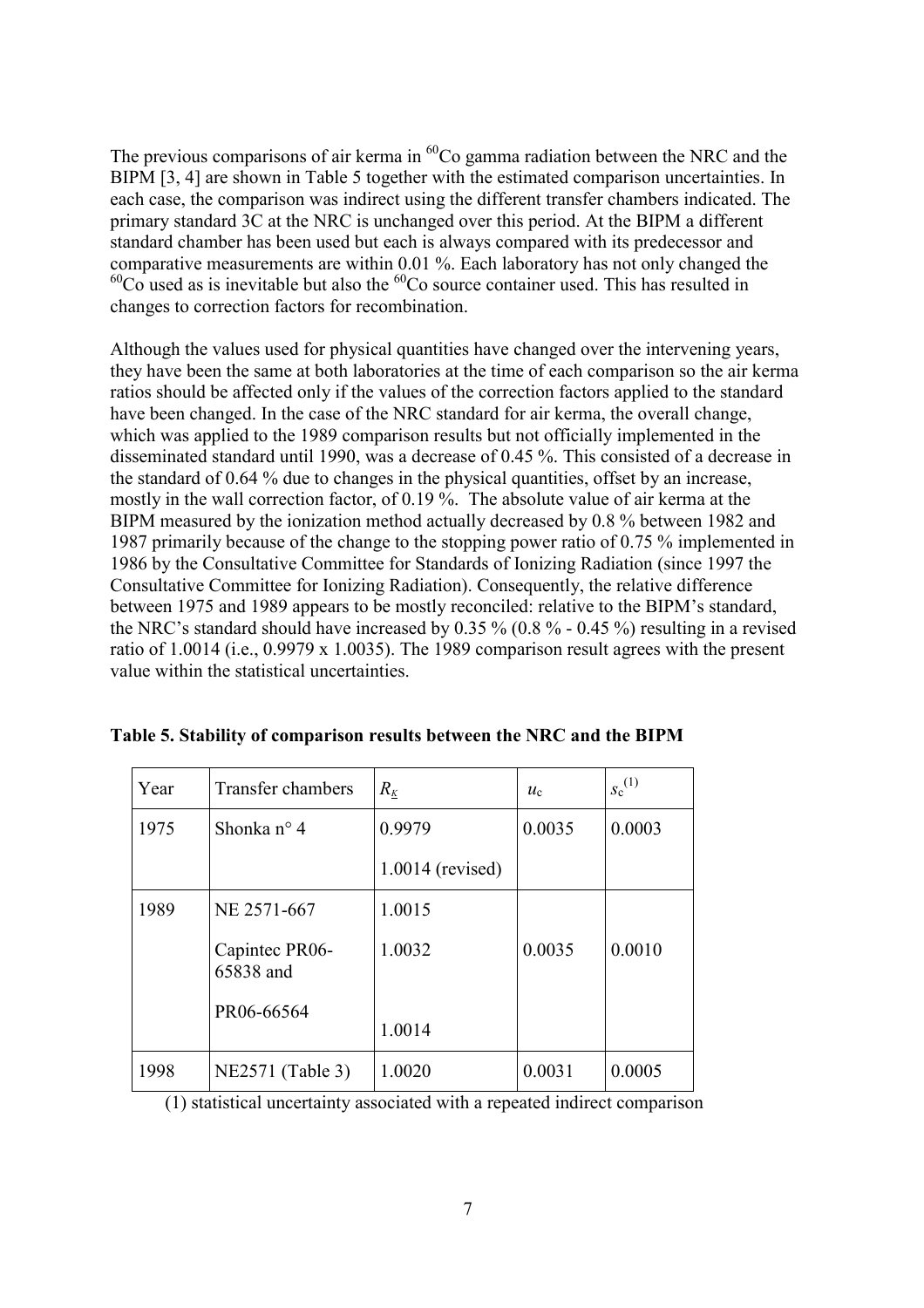### **6. Conclusion**

The primary standards of air kerma of the NRC (Canada) and the BIPM are in agreement,  $(R<sub>NRC</sub> = 1.0020, u<sub>c</sub> = 0.0031)$  within the comparison uncertainties. The result will be used as the basis for an entry to the BIPM key comparison database and the determination of degrees of equivalence between the sixteen national metrology institutes (NMIs) which have made such comparisons.

Figure 1 shows the most recent results of these comparisons between each NMI and the BIPM [11 - 16]. The uncertainties shown on the graph are the standard uncertainties for each comparison result. The distribution of the results of the BIPM comparisons for these sixteen NMIs has a standard uncertainty of  $1.9 \times 10^{-3}$ .

As the primary methods are the same for each laboratory, the correlations between the BIPM and each laboratory have been removed. There are further correlations between the NMIs depending on the similarities between their primary standard. This needs to be taken into account when comparing the results of one NMI with another.



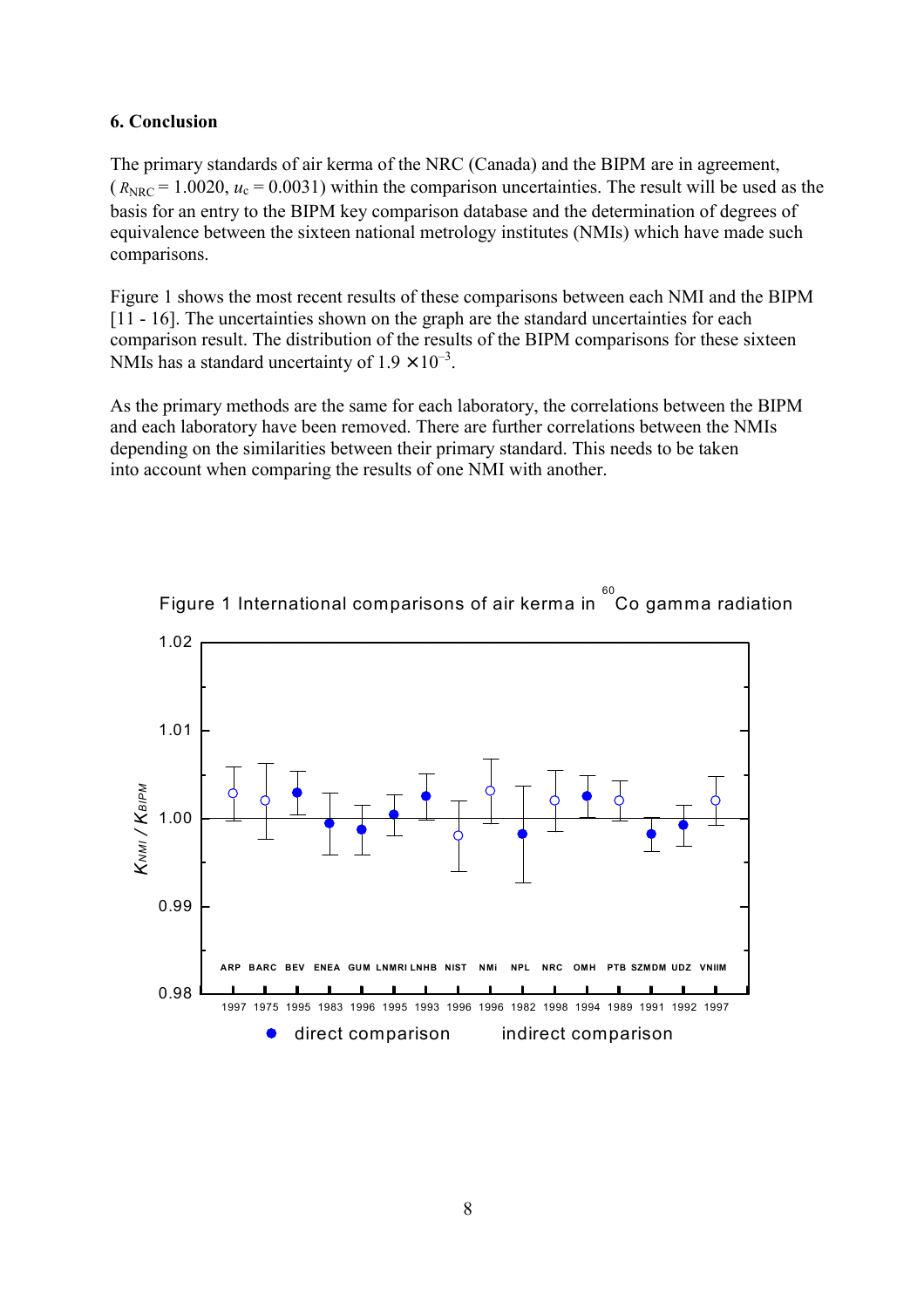#### **References**

- [1] SHORTT K.R. and ROSS C.K., (1986), The NRC exposure standard for  $^{60}$ Co gamma radiation, *Report PIRS-0052,* May 1986, 49 pages.
- [2] BOUTILLON M. and NIATEL M.-T., (1973), A study of a graphite cavity chamber for absolute measurements of 60Co gamma rays, *Metrologia,* **9,** 139-146.
- [3] NIATEL M.T and BOUTILLON M., (1976), Comparaisons internationales d'Ètalons d'exposition, *CIPM Procèe-Verbaux*, 44, 65<sup>e</sup> session 65-68 (Paris : Offilib).
- [4] SHORTT K.R., ROSS C.K., SCHNEIDER M., HOHLFELD K., ROOS M. and PERROCHE A-M., (1993), A comparison of absorbed dose standards for high-energy xrays, *Phys.Med.Biol.,* **38,** 1937-1955.
- [5] BIPM, (1985), Constantes physiques pour les Ètalons de mesure de rayonnement, *CIPM Com. Cons. Etalons Mes. Ray. Ionisants*, *Section (I),* **11** p., R45 (Paris : Offilib).
- [6] SHORTT K.R., (1999), Calibration of ionization chambers in terms of air kerma and absorbed dose to water, Proceedings of the IAEA Interregional Training Course on Calibration Procedures and Quality Assurance in Secondary Standard Dosimetry Laboratories, held in Havana, Cuba, September 27 – October 8, 1999, (IAEA, Vienna), 9 pages.
- [7] BOUTILLON M., (1996), Measuring conditions used for the calibration of ionization chambers at the BIPM, *Rapport BIPM-96/1* 19 pages.
- [8] BOUTILLON M. and PERROCHE A.-M., (1989), Radial non-uniformity of the BIPM 60Co beam, *Rapport BIPM-89/2,* 9 pages.
- [9] ALLISY-ROBERTS P.J., BURNS D.T., SHORTT K.R. and ROSS C.K., (1999), Comparison of the standards of absorbed dose to water of the NRC, Canada and the BIPM for <sup>60</sup>Co γ rays, *Rapport BIPM-99/13*, 12 pages.
- [10] IAEA, (1991), X- and gamma-ray standards for detector calibration, *IAEA TECDOC-619* 157 pages.
- [11] OUINN T.J., (1996), Results of recent international comparisons of national measurement standards carried out by the BIPM, *Metrologia*, **33**, 271-287.
- [12] ALLISY-ROBERTS P.J., BOUTILLON M. and LAMPERTI P.J., (1996), Comparison of the standards of air kerma of the NIST and the BIPM for <sup>60</sup>Co γ rays, *Rapport BIPM*-*96/9*, 8 pages.
- [13] ALLISY-ROBERTS P. J., BOUTILLON M., REFEROWSKI Z. and PAZ N., (1997), Comparison of the standards of air kerma of the GUM and the BIPM for  ${}^{60}Co$   $\gamma$  rays, *Rapport BIPM-97/2*, 7 pages.